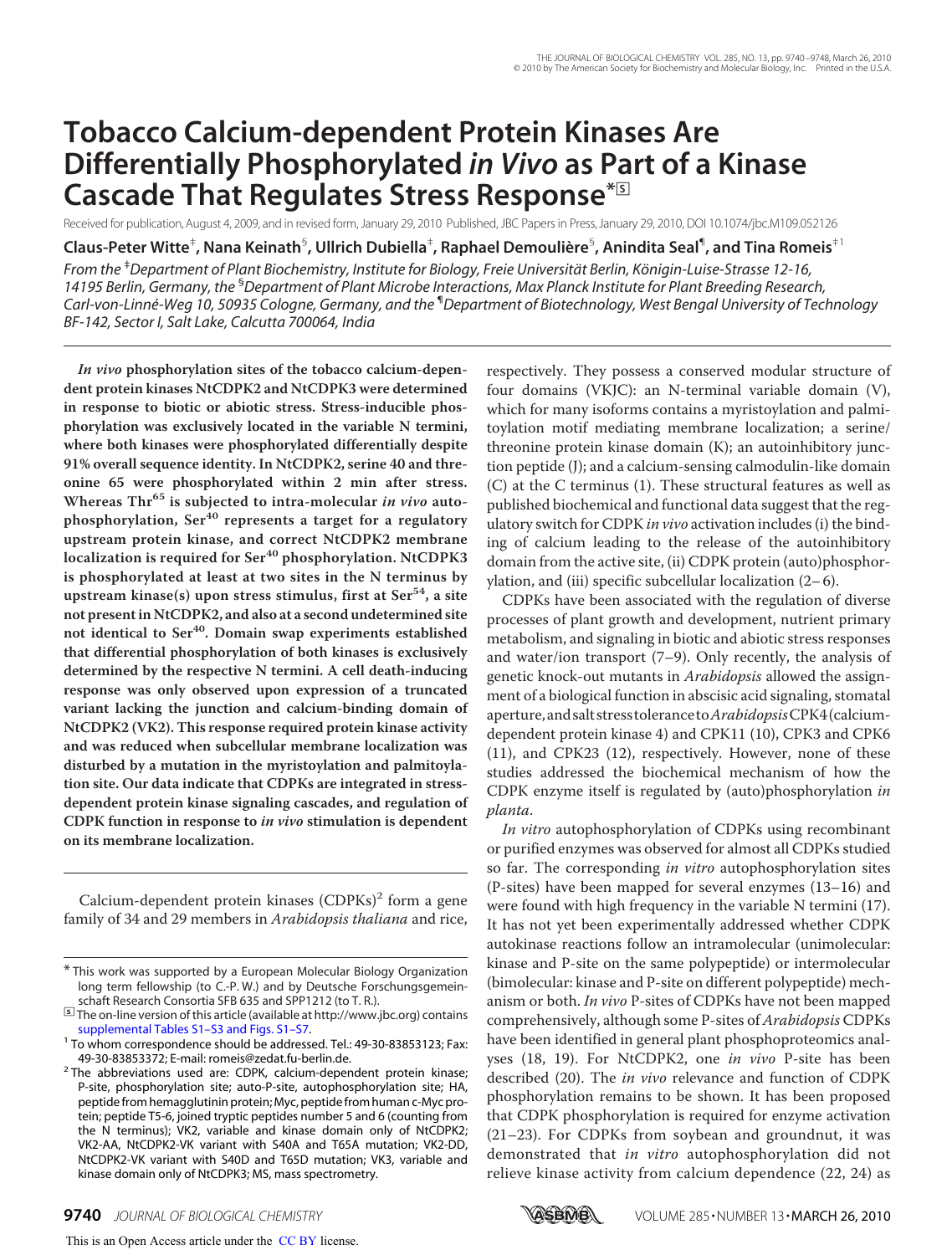observed for mammalian calmodulin-dependent kinase II (25) or calmodulin-dependent kinase VI (26).

CDPK isoforms from tobacco (Nicotiana tabacum) were shown to participate in plant defense signaling. Treatment of tobacco plants or cell cultures containing the Cf-9 (Cladosporium fulvum resistance gene 9) disease resistance gene from tomato with fungal pathogen-derived AVR9 (C. fulvum avirulence gene 9) peptide resulted in a rapid phosphorylation and activation of NtCDPK2 within a few minutes after elicitation (21, 27). Transient loss-of-function studies in Nicotiana benthamiana showed that plants silenced for the NtCDPK2 subfamily by virus-induced gene silencing were compromised in the induction of AVR9/CF-9-dependent hypersensitive response-like cell death symptoms (21). In complementary gain-of-function experiments, the ectopic expression of a truncated NtCDPK2-VK (VK2) variant lacking its regulatory junction- and calcium-binding domains triggered enhanced stress responses upon a mild hypo-osmotic shock (28).

Here we present a detailed analysis of stress-dependent phosphorylation of NtCDPK2 and NtCDPK3 proteins in vivo. Transient expression in N. benthamiana, rapid StrepII tag-mediated purification, and quadrupole time-of-flight mass spectrometry analyses were coupled with site-directed mutagenesis approaches to map phosphorylated amino acids, to study the time course and hierarchical order of phosphorylations, and to further characterize the phosphorylations. P-sites of both NtCDPKs were found to reside mainly in the variable N termini. Inter- and intramolecular autophosphorylation events as well as phosphorylations catalyzed by other kinases were identified, the latter requiring an intact myristoylation and palmitoylation motif. Our data demonstrate that CDPKs are integrated in protein kinase signaling cascades. Ectopically expressed in N. benthamiana, P-site variants still triggered a cell death response when introduced into VK2. Membrane localization of the enzyme was required for this response.

### **EXPERIMENTAL PROCEDURES**

Cloning and Constructs—Clones for NtCDPK2 full-length constructs with C-terminal HA-Strep tag for plant expression and His tag for expression in *Escherichia coli* were described previously (14, 20). A triple-Myc-tagged NtCDPK2 construct was also described as well as CDPK silencing and the corresponding construct (21). The VK2 construct (amino acids 1–375) used in this study was generated by PCR with primers 3 and 5 (supplemental Table S1) using a full-length NtCDPK2 clone as template and cloned into pXCS-HAStrep (20) via the EcoRI and XmaI sites. To prevent bacterial expression, the internal MfeI-NcoI fragment of the VK2 cDNA was exchanged against the corresponding genomic fragment containing the first two NtCDPK2 introns. The NtCDPK3 construct was amplified with primers 3 and 271 (supplemental Table S1) and cloned into pXCS-HAStrep using the EcoRI and XmaI sites. The VK3 construct (amino acids 1–377) was generated by PCR using primers 3 and 296 and cloned into pXCS-HAStrep using the EcoRI and XmaI sites. Because this construct was toxic to the agrobacteria, two introns amplified from genomic tobacco DNA with primers 344 and 345 were cloned into the cDNA using the MfeI and NcoI restriction sites present in the

NtCDPK3 coding sequence. Site-directed mutagenesis was performed according to Ref. 29. The PEST domain deletions (amino acids 27– 42) were introduced by overlap PCR (30). N-terminal domain swap constructs were generated by mutually exchanging an EcoRI-DraI fragment coding for the complete N terminus and part of the kinase domain between NtCDPK2 and NtCDPK3 (in pXCS-HAStrep). Within the exchanged part of the kinase domain, all amino acids are identical between both kinases. Supplemental Table S1 lists all primers used in this study.

CDPK Expression, Protein Purification, and Analysis—Tagged NtCDPK enzymes were transiently expressed in N. benthamiana as described previously (20). For the analysis of phosphorylation-dependent mobility shifts, leaves expressing the corresponding kinase constructs were exposed to hypo-osmotic stress by infiltration of water with a syringe (or a cantharidin solution of 30  $\mu$ M where indicated), and leaf discs of 15 mm diameter were cut at defined time points after infiltration. Leaf discs were immediately frozen in liquid nitrogen, placed into a 2-ml microcentrifuge tube containing a steel bead ( $d = 3$  mm), and ground frozen in a Retsch MM300 mill (60 s; frequency 30 s<sup>-1</sup>). The ground material was thawed while slowly moving on a vortex in 400  $\mu$ l of extraction buffer A (50 mm Tris-HCl, pH 7.5, 5 mM EGTA, 5 mM EDTA, 5 mM dithiothreitol, 0.2 mM 4-(2-aminoethyl)benzenesulfonyl fluoride hydrochloride, 1  $\mu$ g/ml leupeptin, 1  $\mu$ g/ml aprotinin, protease inhibitor mixture, (diluted 1:500; Sigma P9599), 10 mM sodium fluoride (NaF), 10 mm sodium orthovanadate ( $\rm{Na_{3}VO_{4}}$ ), 10 mm  $\beta$ -glycerol phosphate, phosphatase inhibitor mixture (diluted 1:500; Sigma P2850)). After centrifugation at 21,000  $\times g$  (4 °C, 15 min), the supernatant was discarded, and the pellet was resuspended using a cooled sonication bath in  $100-200$   $\mu$ l of extraction buffer B (25 mm Tris, pH 7.5, 2 mm dithiothreitol, 0.2 mm 4-(2aminoethyl)benzenesulfonyl fluoride hydrochloride, 1  $\mu$ g/ml leupeptin,  $1 \mu g/ml$  aprotinin, protease inhibitor mixture (diluted 1:500), 5 mm NaF, 5 mm Na<sub>3</sub>VO<sub>4</sub>, 5 mm  $\beta$ -glycerolphosphate, phosphatase inhibitor mixture (diluted 1:500), and 0.5% Triton X-100). Following centrifugation for 5 min (4 °C,  $21,000 \times g$ ), 10 mm MgCl<sub>2</sub>, 0.4 mm CaCl<sub>2</sub>, and electrophoresis loading buffer were added to the supernatants. The addition of  $Mg^{2+}$  and Ca<sup>2+</sup> saturates the metal chelators of extraction buffer B and avoids smiling effects of CDPK bands on Western blots. Electrophoresis and Western blot analyses were performed as described (20), except gels were run for an extended time period to achieve highest separation to distinguish differentially phosphorylated NtCDPK signals.

Separation of microsomal fractions and supernatants for the analysis of myristoylation and palmitoylation mutants was achieved by ultracentrifugation of the extract obtained in buffer A in a Beckman TLA 120.1 rotor at 220,000  $\times$  g for 30 min (4 °C). The pellet was resuspended in extraction buffer B by sonication and centrifuged again at  $20,000 \times g$  for 10 min.

For in vitro kinase reactions, 20  $\mu$ l of enzyme affinity purified from leaves was mixed with 4  $\mu$ l of water and 6  $\mu$ l of 5 $\times$  kinase buffer with or without ATP (200 mm HEPES, pH 7.5, 0.5 mm  $\text{CaCl}_2$ , 50 mm  $\text{MgCl}_2$ , 50 mm ATP or water) and incubated for 15 min at 30 °C. The reaction was stopped by adding 15  $\mu$ l of 3 $\times$ SDS-loading buffer.

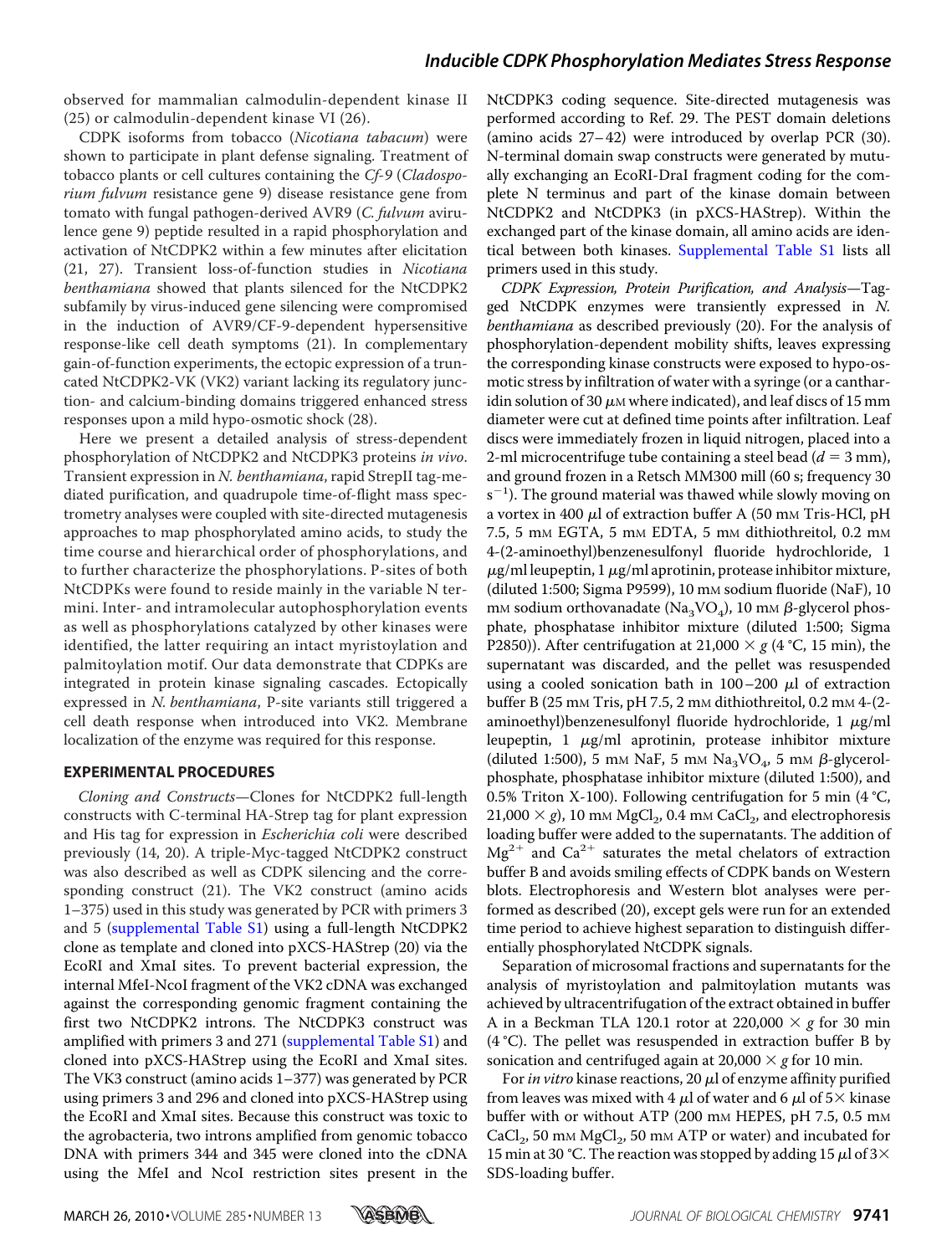Mass Spectrometry and Site-directed Mutagenesis— NtCDPK2 and NtCDPK3 protein purification from plant material for mass spectrometry (MS) analysis was performed as described (20). The isolation of NtCDPK2 from E. coli was carried out according to Glinski et al. (14). Mass spectra were scanned manually for the presence of potential phosphopeptides. Candidate peptides were analyzed by tandem MS to verify and map the phosphorylated amino acid. In an alternative approach, tandem MS analysis was performed for all peptides that contain a serine or threonine, taking into account one or two possible phosphorylations. The resulting data were compared manually to spectra from the non-phosphorylated peptides, where available, or to a theoretical prediction of fragment ions.

Autophosphorylation sites in kinases isolated from leaves were identified by comparing spectra of catalytically inactive NtCDPK2 and NtCDPK3 variants (D241A and D238A mutants, respectively) with spectra of the corresponding wildtype forms. In order to confirm autophosphorylation sites, Histagged NtCDPK2 was expressed in E. coli and purified as described (14). The isolated recombinant enzyme was subjected to in-gel tryptic digest and quadrupole time-of-flight MS analysis. Previous in vitro incubation with ATP was not necessary because NtCDPK2 autophosphorylated during the bacterial expression. NtCDPK3 could not be expressed in E. coli, probably because it was toxic to the bacteria (also observed for PiCDPK2 (31)). P-sites found in NtCDPK2 expressed in E. coli that were absent in kinase-inactive mutants expressed in planta represent intramolecular auto-P-sites. Those P-sites found in both types of material are intermolecular auto-P-sites, although they may additionally also be phosphorylated by an intramolecular mechanism.

In cases where tandem MS analysis could not resolve the site of phosphorylation in a peptide, variants of NtCDPK2 with alanine substitutions of possible P-sites were subjected to MS analyses. The following variants were analyzed: S18A, S20A, S97A, T102A, S97A/T102A, and S104A. Semiquantitative evaluation of mass spectra to determine inducibility of phosphorylation by stress was performed by comparing ratios of phosphorylated peptide signals with total peptide (phosphorylated and non-phosphorylated) signals before and after stress.

Phenotypic Analysis of VK Constructs-The first fully expanded leaf on 3–4-week-old N. benthamiana plants was infiltrated with one of the following constructs: VK2, VK2-D241A (kinase inactive), VK2-G2A, VK2-AA (S40A/T65A), and VK2-DD (S40D/T65D). Agrobacteria carrying the respective kinase constructs at an  $A_{600 \text{ nm}}$  of 0.2 were mixed with a concentrated solution of agrobacteria carrying the p19 silencing suppressor from tomato bushy stunt virus (32) reaching a final optical density of 0.3 for the mixture. Infiltration of this mixture was carried out in the evening, and plants were placed in a long day (16 h of light) growth chamber with strong lighting (300 microeinsteins  $m^{-2} s^{-1}$ ) on the following day. One leaf disc was taken on day 2 as control for protein expression assayed by Western blot. On day 3, the developing cell death phenotype was assessed by documenting autofluorescence with a macroscope (Leica Z16APOA) equipped with a UV lamp and a long pass green fluorescent protein filter (I3) and a Leica DSC420C camera. Rela-



FIGURE 1. **Kinetics of stimulus-dependent NtCDPK2 and NtCDPK3 phosphorylation and effect of cantharidin visualized by electrophoretic mobility shifts.** *A*, Western blot of rapid phosphorylation kinetics for NtCDPK2 (*left*) and NtCDPK3 (*right*) detected using Strep-Tactin-alkaline phosphatase conjugate. The non-phosphorylated forms are labeled with *b2* and  $b3$ , and the phosphorylated forms are labeled with  $s2\alpha$  and  $s3\alpha$  for the smaller mobility shift and s2 $\beta$  and 3 $\beta$  for the larger mobility shift, respectively. Shown is long term phosphorylation and dephosphorylation kinetics (Western blot) of NtCDPK2 (*left*) and NtCDPK3 (*right*) after infiltration of water as a mild stress stimulus ( $B$ ) or after infiltration of 30  $\mu$ M cantharidin (C).

tive cell death was quantified by using the histogram function of Adobe Photoshop. For each image, the sum of pixels in the green channel with brightness of 20 or above was divided by the total number of pixels in this channel. Areas where the infiltration process had damaged the leaf were excluded. The resulting ratios were multiplied by 1000, and mean and S.D. values were calculated. Statistical significance was evaluated using an analysis of variance coupled with a Newman-Keuls post-test.

#### **RESULTS**

### *NtCDPK2 and NtCDPK3 in Vivo Phosphorylation and Dephosphorylation Kinetics after Hypo-osmotic Stress*

The in vivo phosphorylation of NtCDPK2 after biotic or abiotic stress results in an altered electrophoretic mobility of the kinase (21, 27). Here we show that HA-StrepII-tagged NtCDPK2 as well as NtCDPK3, transiently expressed in N. benthamiana, each display two electrophoretic mobility shifts after hypo-osmotic stress caused by the infiltration of water into the leaves (Fig. 1), suggesting that at least two distinct amino acids per kinase are subject to stress-dependent phosphorylation. In NtCDPK2, both mobility shifts were observed simultaneously within 1–2 min after stress (Fig. 1A, s2 $\alpha$  and  $s2\beta$ ). Such fast kinetics was seen for only one of the shifts of NtCDPK3 (s3 $\alpha$ ), whereas the second (s3 $\beta$ ) appeared later between 8 and 16 min. Both kinases returned to their resting state within  $2-4$  h (Fig. 1*B*), which may be achieved either by proteolytic degradation of the phosphorylated CDPK coupled with *de novo* protein synthesis or by enzymatic dephosphorylation. Protein degradation was not observed because the overall amount of CDPK remained unchanged over time courses (Fig. 1B), even when *de novo* protein synthesis was inhibited by cycloheximide (not shown). However, the reversal of NtCDPK2

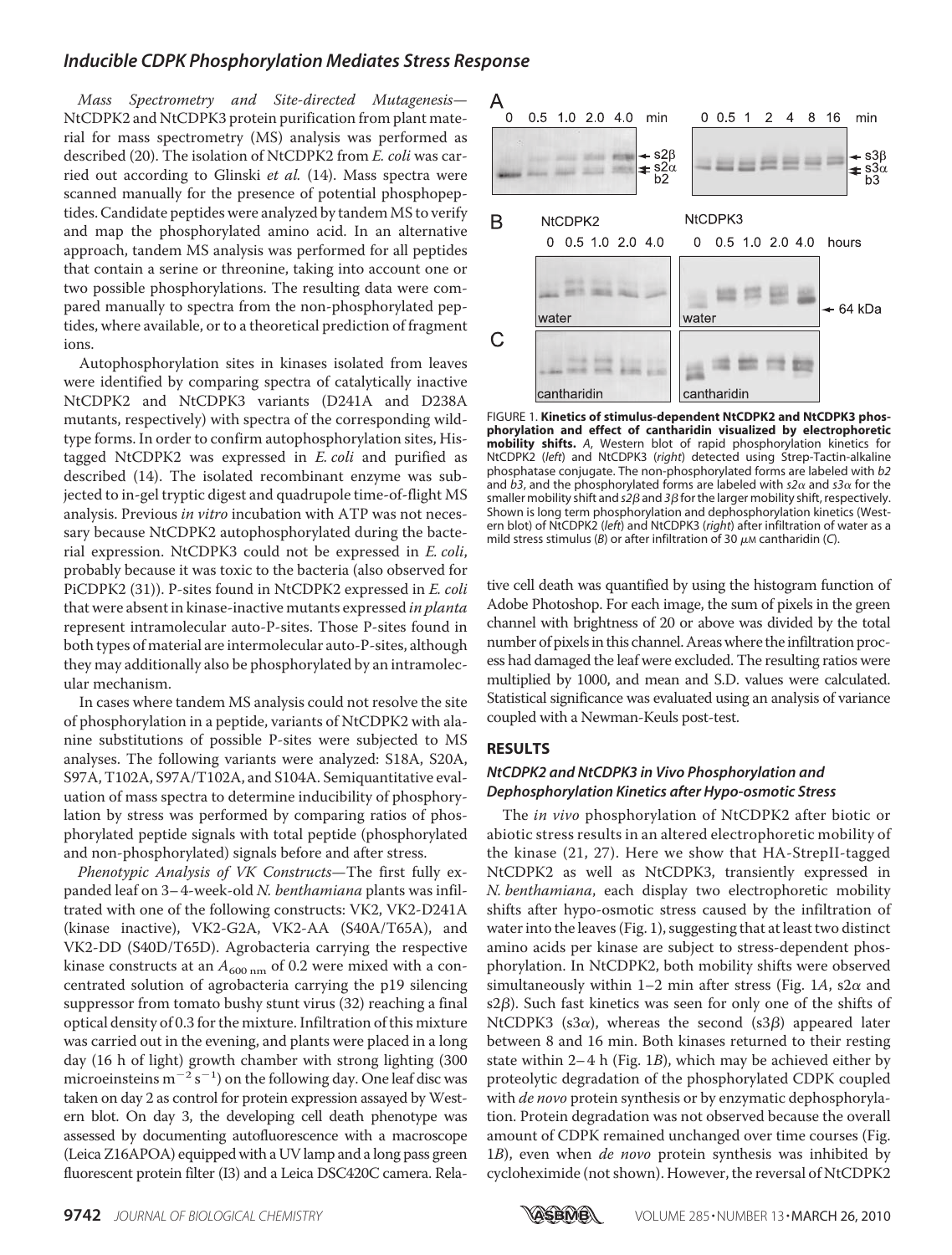

FIGURE 2.**Determination of phosphorylation sites for NtCDPK2 and NtCDPK3.** *A*, Western blots visualizing the shift pattern of truncated NtCDPK2-VK (*VK2*) and NtCDPK2-VK lacking the N-terminal PEST domain (VK2 $\Delta$ PEST, lacking amino acids 27-42). *B*, as *A* for VK2 with individual alanine substitutions of all serine and threonine residues in the PEST domain. *C*, as *A* for stimulus-dependent shift pattern of NtCDPK3 (*WT*) and NtCDPK3 lacking the N-terminal PEST domain (*PEST*; lacking amino acids 27– 42).*D*, mass spectrum of tryptic digests of NtCDPK3 isolated from non-stressed (*top*) and stressed (*bottom*) leaves, respectively. *E*, alignment of the N termini of NtCDPK2 (*upper sequence*) and NtCDPK3. The positions of identified phosphorylation sites are indicated by *triangles*. The *number* indicates the corresponding CDPK.

and NtCDPK3 to the non-phosphorylated state was sensitive in *vivo* to the phosphatase inhibitor cantharidin (30  $\mu$ M; Fig. 1*C*). For NtCDPK2, only one site was affected (corresponding to s2 $\alpha$ ), whereas dephosphorylation of both sites was affected in NtCDPK3. A complete shift of NtCDPK2 and NtCDPK3 into the s2 $\alpha$  and s3 $\beta$  forms, respectively, was accomplished with 90  $\mu$ M cantharidin after 2–4 h (not shown). The dose effect of phosphatase inhibitor on the phosphorylation status of the kinases suggests that phosphorylation and dephosphorylation are in a dynamic equilibrium. This may explain why several CDPK phosphorylation states can be observed in vivo.

### *Identification of in Vivo Phosphorylation Sites (P-sites) in NtCDPK2 and NtCDPK3*

In truncated variants of NtCDPK2 and NtCDPK3 only containing the variable and kinase domains (VK2 and VK3), phosphorylation-dependent mobility shifts were still observed, indicating that the corresponding P-sites reside within these domains. Interestingly, phosphorylation became stimulus-independent in VK2 but not in VK3 (not shown). NtCDPK2 and NtCDPK3 contain a PEST domain in their N termini. Such domains were implicated in protein phosphorylation followed by protein degradation (33). A deletion of the 16-amino acid PEST domain in VK2 (amino acids 27– 42) resulted in a lack of the phosphorylation shift s2 $\alpha$  (Fig. 2A). An alanine scan of all possible P-sites within this region showed that phosphorylation at Ser<sup>40</sup> is responsible for the s2 $\alpha$  shift because it is absent in the S40A mutant enzyme (Fig. 2B). Thus, NtCDPK2 is phosphorylated in vivo at  $Ser<sup>40</sup>$  in a stress-dependent manner, whereas other serines and threonines in the vicinity have no influence on this phosphorylation. A deletion of the PEST domain in NtCDPK3 (amino acids 27–42) resulted in a lack of s3 $\beta$  (Fig. 2C).

For a more general P-site search, we resorted to nanospray quadrupole time-of-flight MS. The kinases were isolated via the

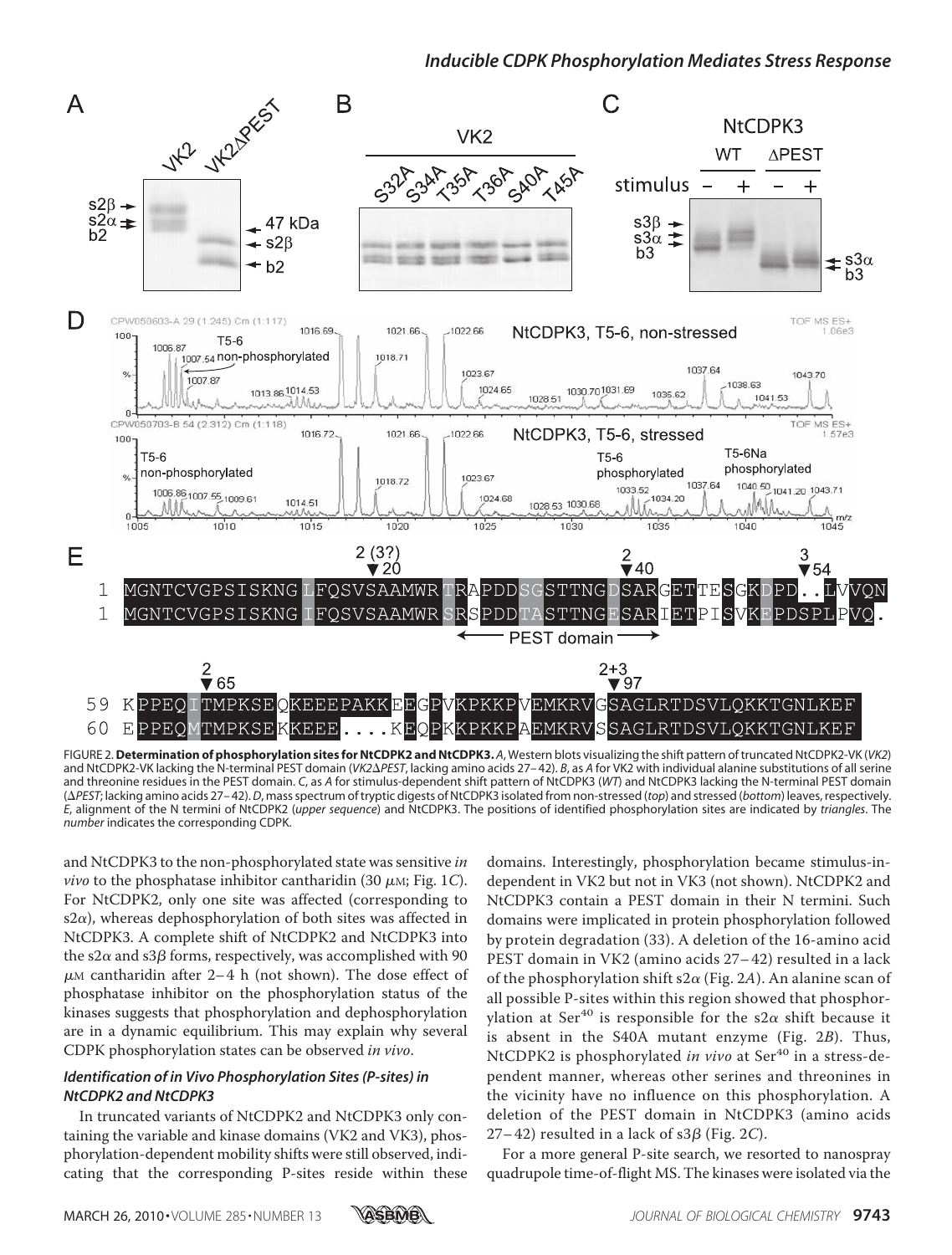StrepII tag (20) from unstressed and stressed leaves and prepared for MS. The resulting spectra were scanned for peptides that displayed the characteristic mass increase associated with phosphorylation. Tandem mass spectrometry was used to confirm and map phosphorylation sites. By comparing spectra from elicited and non-elicited kinase, we identified differential stress-dependent phosphorylation events. An example for NtCDPK3 is shown in Fig. 2D. Here peaks for the phosphorylated triply charged peptide T5-6 (amino acids  $43-69$ ;  $m/z$ 1033.18; sodiated form at  $m/z$  1040.51) are only observed in the spectrum from the kinase isolated from an elicited leaf. The corresponding non-phosphorylated peptide  $(m/z 1006.51)$  is observed in both spectra, although it appears to be more abundant in the spectrum obtained from the unstressed leaf. From the four possible P-sites on peptide T5-6P (Thr<sup>45</sup>, Ser<sup>48</sup>, Ser<sup>54</sup>, and Thr<sup>66</sup>), only serine 54 was mapped as an exclusive site of modification by tandem MS analysis (supplemental Fig. S1). Ser<sup>54</sup> represents an *in vivo* P-site in NtCDPK3 phosphorylated in a stimulus-dependent manner. Serine 54 is unique to NtCDPK3 and not present in NtCDPK2 (Fig. 2E).

In total, five in vivo phosphorylation sites were found in NtCDPK2 (supplemental Table S2; coverage 81.6%), and four in *vivo* sites were found in NtCDPK3 (supplemental Table S3; coverage 76.0%). We have used a variety of approaches to characterize these phosphorylations (see below and see "Experimental Procedures" for details), including the expression of kinase-inactive variants in planta to distinguish autophosphorylation from phosphorylation by different kinases and MS analysis of kinases expressed in *E. coli* (allowing only autophosphorylation). Most identified P-sites are located in the N terminus (Fig. 2E), whereas no modifications were found in the kinase and junction domains. The pattern of phosphorylation in the N terminus is different between both kinases despite an 82% amino acid identity in this region (overall, both kinases are 91% identical and 94% similar). The only common N-terminal phosphorylation site is serine 97 of NtCDPK2 (Ser<sup>94</sup> in NtCDPK3; Fig. 2E). In NtCDPK3, phosphorylation at Ser<sup>20</sup> was only observed after an in vitro autokinase reaction. This autophosphorylation is also present in the Arabidopsis orthologue AtCPK1 (17). A constitutive phosphorylation in the calmodulin-like domain at Ser<sup>572</sup> (NtCDPK2) and Ser<sup>569</sup> or Ser<sup>567</sup> (NtCDPK3) has also been reported for AtCPK16 at Ser<sup>568</sup> (17).

#### *Characterization of Stress-inducible P-sites by Site-directed Mutagenesis*

NtCDPK2—The altered electrophoretic mobility of the kinases as a result of phosphorylation may indicate significant structural changes that could be important in regulation. The wild-type enzyme of NtCDPK2 displayed two mobility shifts after stress (Fig. 3A, lanes 1 and 2), whereas the S40A and T65A variants lacked the lower (s2 $\alpha$ ; *lanes 3* and *4*) or upper shift (s2 $\beta$ ; lanes 5 and 6). This demonstrates that  $Ser^{40}$  and  $Thr^{65}$  are phosphorylated independently of each other. The S40A/T65A double mutant lacked both shifts (lanes 7 and 8), whereas a phosphorylation mimic by S40D and T65D either in individual (not shown) or combined variants caused a constitutive shift (lanes 9 and 10).



FIGURE 3. **Altered phosphorylation of NtCDPK2 and NtCDPK3 point mutants.** *A*, Western blot of NtCDPK2 before and 10 min after flooding stimulus. *B*, Western blot of NtCDPK3 before and 15 min after flooding stimulus. *C*, time course (on Western blot) after flooding stimulus for NtCDPK3-S40A mutant. The mobility shift  $s3\beta$ , corresponding to a phosphorylation in the PEST domain, is still observed but is delayed in this mutant.

NtCDPK3—For NtCDPK3, two shifts were observed within 15 min after stimulus (Fig. 3B, lanes 1 and 2). Introducing the mutation S40A (as identified in NtCDPK2) delayed but did not abolish the mobility shift s3 $\beta$  (Fig. 3, B (lanes 3 and 4) and C). Only a deletion of the complete PEST domain abolished  $s3\beta$ (Fig. 2C). Unfortunately, further fine mapping by MS (possible P-sites are Ser<sup>28</sup>, Thr<sup>32</sup>, Ser<sup>34</sup>, Thr<sup>35</sup>, Thr<sup>36</sup>, and Thr<sup>45</sup>) was not possible because the corresponding peptides were not observed in the spectra. Introducing the mutation T66A (corresponding to Thr<sup>65</sup> auto-P-site responsible for s2 $\beta$  in NtCDPK2) had no impact on the mobility shifts (Fig. 3B, lanes 5 and 6). In addition, tandem MS analysis of peptide T5-6P (supplemental Fig.  $S1$ ) comprising residue Thr<sup>66</sup> clearly demonstrated exclusive stress-dependent phosphorylation at Ser<sup>54</sup> and not Thr<sup>66</sup>. Thus, despite nearly identical amino acid context around this threonine in both kinases (Fig. 2E), it is only accepted as an autophosphorylation site in NtCDPK2 and not in NtCDPK3. However, in AtCPK1, an Arabidopsis orthologue of NtCDPK2 and NtCDPK3, in vitro autophosphorylation at the corresponding threonine was observed (17). This demonstrates that for CDPKs, primary sequence conservation alone is not sufficient for P-site prediction. Introducing the mutation Ser<sup>54</sup> had a strong effect on the NtCDPK3 shift pattern, leading to the lack of both stress-dependent mobility changes, s3 $\alpha$  and s3β (Fig. 3*B, lanes 7* and 8), whereas the PEST domain deletion mutant lacking amino acids  $27-42$  (thus containing Ser<sup>54</sup>) still displayed s3 $\alpha$  (Fig. 2C), appearing within 5 min after stress. In summary, our data suggest that phosphorylation at Ser<sup>54</sup> cor-

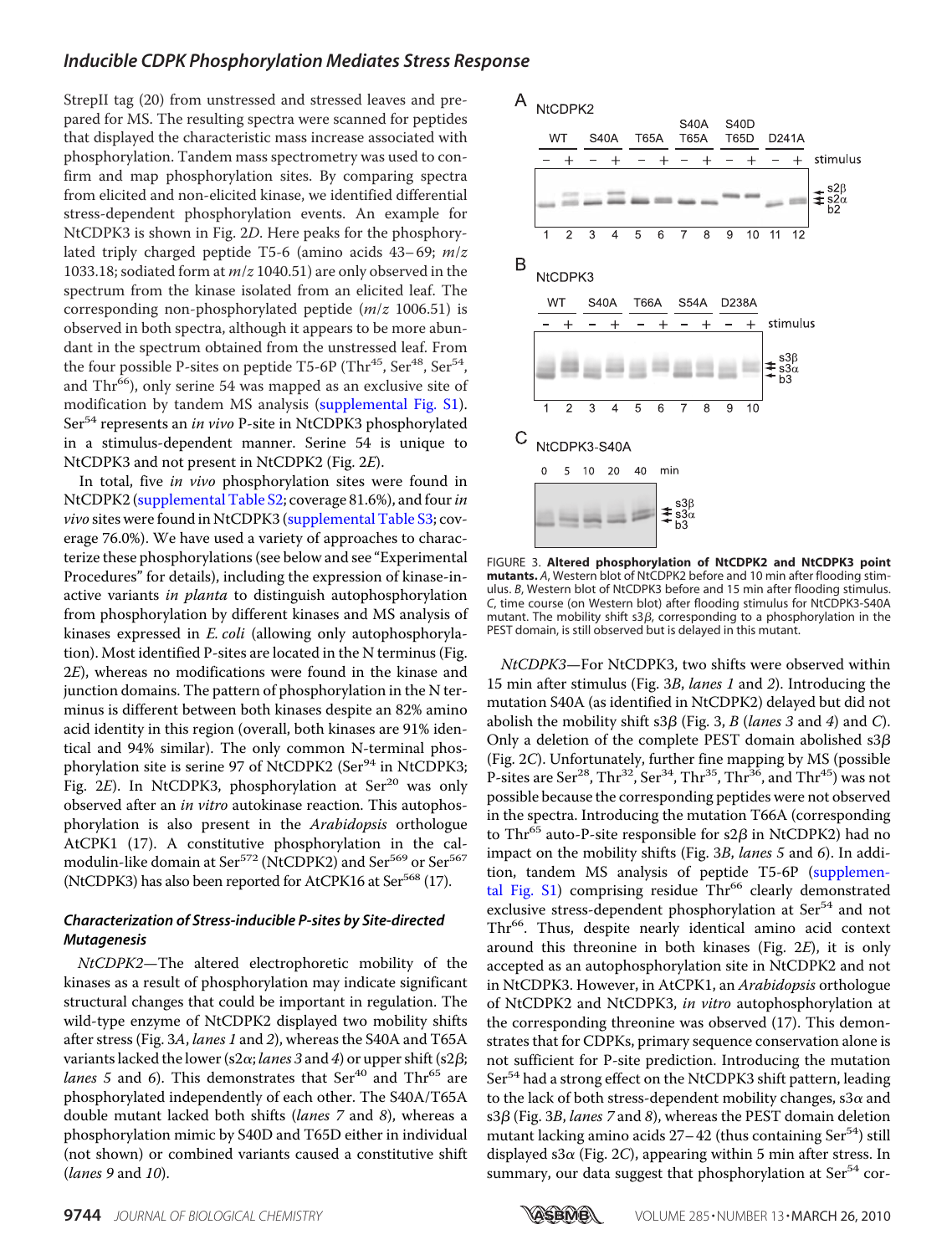

FIGURE 4. **Ser40phosphorylation in NtCDPK2 is catalyzed by an upstream kinase.** *A*, Western blot of truncated kinase-inactive NtCDPK2-VK-D241A mutant before and 10 min after flooding stimulus. The construct was expressed in leaves of two independent plants silenced via the calmodulinlike domain for endogenous NbCDPK2 and NbCDPK3 (*s1* and *s2*) and in a non-silenced control plant (*ns*). *B*, reverse transcription-PCR demonstrating the effective silencing of NbCDPK2 and NbCDPK3. *C*, Western blot of purified NtCDPK2 from a non-elicited leaf subjected to a 15-min *in vitro* autokinase reaction without  $(-)$  and with  $(+)$  ATP.

responds to s3 $\alpha$  and is a prerequisite for further timely delayed phosphorylation of the PEST domain corresponding to mobility shift s3ß. In contrast to NtCDPK2, where phosphorylation events at  $Ser^{40}$  and  $Thr^{65}$  are independent of each other (Fig. 3A), in vivo phosphorylation in NtCDPK3 appears to follow a hierarchical order.

NtCDPK2 and NtCDPK3 were identified in plant defense signaling in a Cf-9/Avr9 gene-for-gene interaction. Rapid NtCDPK2 phosphorylation was observed upon elicitation of Cf-9 tobacco with AVR9 (21, 27). Therefore, we expressed StrepII-tagged NtCDPK2 and NtCDPK3 plus their variants with mutations in the identified phosphorylation sites transiently in Cf-9 tobacco plants (N. tabacum) and investigated the phosphorylation pattern by Western blot after infiltration of intercellular fluid containing the fungal elicitor AVR9 into the apoplast. All NtCDPK2 and NtCDPK3 mobility shifts discussed above (and their absence when sites were blocked by mutation) observed in the N. benthamiana system after hypo-osmotic stress could be confirmed in N. tabacum in the context of the Cf-9/Avr9 gene-for-gene interaction (data not shown).

#### *Intramolecular NtCDPK2 Autophosphorylation at Thr<sup>65</sup>*

Non-elicited NtCDPK2 purified via the StrepII tag and subjected to an in vitro autokinase reaction displayed the form s2 $\beta$ (phosphorylation at Thr<sup>65</sup>) but not s2 $\alpha$  (phosphorylation at Ser $40$ ; Fig. 4C). When a kinase-inactive variant of NtCDPK2 (mutant D241A) was expressed and the leaf was subjected to a stress stimulus, only  $s2\alpha$  (phosphorylation at Ser<sup>40</sup>) was observed, whereas  $s2\beta$  (phosphorylation at Thr<sup>65</sup>) was absent (Fig. 3A, lanes 11 and 12). This identifies  $\text{Thr}^{65}$  (but not  $\text{Ser}^{40}$ ) as an NtCDPK2 autophosphorylation site. In addition, it shows that Thr<sup>65</sup> in NtCDPK2-D241A is not accepted for intermolecular autophosphorylation mediated by endogenous NbCDPK2 from N. benthamiana. In planta co-expression experiments of kinase-inactive NtCDPK2-D241A (HA-Strep-tagged) together with kinase-active NtCDPK2 (triple-Myc-tagged) confirmed that Thr<sup>65</sup> autophosphorylation is an intramolecular reaction

because the inactive variant was not phosphorylated in *trans* (supplemental Fig. S2). An alternative model fitting this data is that an unidentified intramolecular autophosphorylation event is required to make Thr<sup>65</sup> accessible for phosphorylation.

#### *NtCDPK2 Phosphorylation at Ser<sup>40</sup>*

In planta phosphorylation at Ser<sup>40</sup> (s2 $\alpha$ ), in contrast to Thr<sup>65</sup>, still occurs when the kinase-inactive NtCDPK2-D241A variant is expressed (Fig. 3A, lanes 11 and 12). This excludes an intramolecular autophosphorylation of the enzyme. We next investigated whether an intermolecular autophosphorylation mediated by endogenous NbCDPK2 may occur. In a combined reverse genetics approach, the closely related endogenous CDPKs in N. benthamiana, NbCDPK2 and NbCDPK3, were silenced by virus-induced gene silencing targeted to the calmodulin-like domain (21). Subsequently, a kinase-inactive truncated variant of NtCDPK2-VK-D241A lacking the targeted domain was expressed in the silenced leaves. In two NbCDPKsilenced plants, in vivo stress-dependent phosphorylation at Ser<sup>40</sup> (s2 $\alpha$ ) could still be detected (Fig. 4A, s1 and s2) like in a non-silenced control plant (*ns*). This documents that  $Ser<sup>40</sup>$  of NtCDPK2 is phosphorylated by an unknown upstream kinase in response to a stress stimulus. Consistently, we never observed Ser<sup>40</sup> phosphorylation in NtCDPK2 subjected to in *vitro* protein kinase reactions (Fig. 4C). Remarkably,  $Ser<sup>40</sup>$ phosphorylation is constitutively present in the truncated NtCDPK2-VK2 variant (Fig. 2A) but only observed after elicitation in the corresponding kinase-inactive VK2-D241A mutant (Fig. 4A). These data suggest that NtCDPK2 activity feeds back on the kinase or phosphatase that regulates  $\text{Ser}^{40}$ phosphorylation and that the cell has no alternative means for CDPK inactivation when the regulatory CDPK domains are absent. Consistently, the active VK2 variant caused enhanced plant stress and defense responses in gain-of-function experiments even in the absence of elicitation (28).

## *NtCDPK3 Phosphorylation at Ser54Only Occurs in Vivo*

NtCDPK3 phosphorylation at Ser<sup>54</sup> (possibly s3 $\alpha$ ) and within the PEST domain (possibly s3 $\beta$ ) are probably catalyzed by an upstream kinase(s) because both shifts were detected in a kinase-inactive variant of NtCDPK3 (Fig. 3B, lanes 9 and 10), and MS analysis confirmed the presence of phosphorylated Ser<sup>54</sup> in the kinase-inactive NtCDPK3 variant (not shown). In accordance, mobility shifts of the VK3 variant remained stimulus-dependent (not shown), although this truncated kinase can autophosphorylate constitutively. We purified NtCDPK3 from non-elicited and elicited leaves and subjected both preparations to an *in vitro* kinase reaction. Phosphorylation at Ser<sup>54</sup> could not be generated in vitro, as indicated by the lack of the s3 $\alpha$  mobility shift (supplemental Fig. S3) and by MS analysis (not shown). Similarly, PEST domain phosphorylation  $(s3\beta)$ was not observed in vitro. However, in vitro autophosphorylation caused a mobility shift never observed in vivo (supplemental Fig. S3), highlighting the potential risk of generating artifacts by in vitro kinase reactions often employed to map autophosphorylation sites. The data validate our approach to identify the *in vivo* phosphorylation pattern.

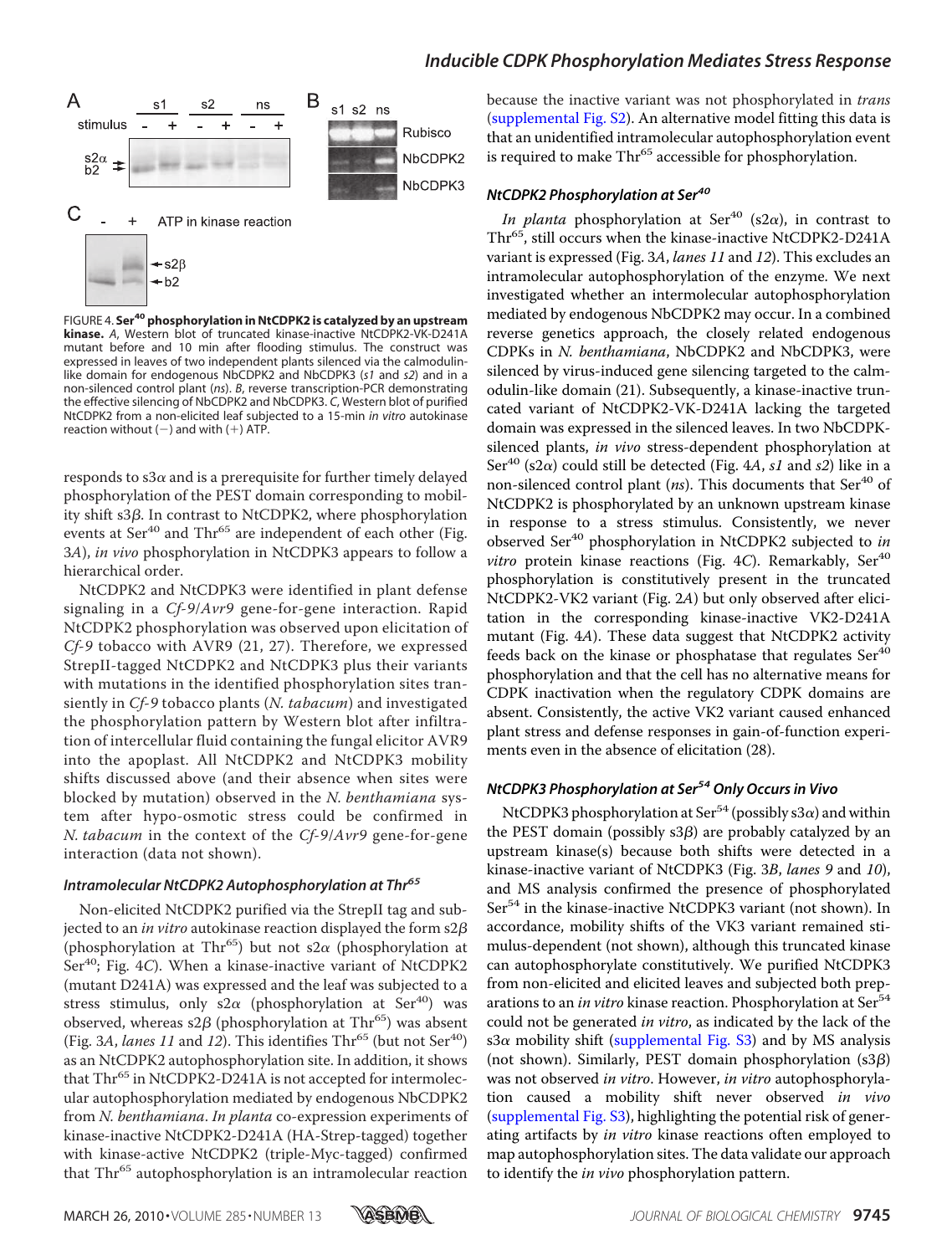

FIGURE 5. **Membrane association and phosphorylation of NtCDPK2 depends on myristoylation and palmitoylation motif.** Transiently expressed NtCDPK2-VK variants analyzed on Western blots before and at 15 and 60 min after flooding stimulus. *G2A*, putative myristoylation mutant; *C5S*, putative palmitoylation mutant. After ultracentrifugation of the extracts, only the VK2 form is found in the microsomal fraction (*pellet*) and is fully phosphorylated (s2 $\alpha$  and s2 $\beta$ ). The myristoylation and palmitoylation site mutants are found in the supernatant and lack the Ser<sup>40</sup> phosphorylation ( $s2\alpha$ ).

## *The Phosphorylation Pattern Is Governed by the N-terminal Variable Domains*

We next conducted domain swap experiments in which the N-terminal variable domains of NtCDPK2 (amino acids 1–116) and NtCDPK3 (amino acids 1–113) were mutually exchanged, generating two hybrid kinases NtCDPK2–3 and NtCDPK3–2 (supplemental Fig. S4). Upon transient expression in N. benthamiana and stress exposure, the phosphorylation patterns visualized by the shifts were identical to those of the CDPK from which the N-terminal domain originated and did not depend on the protein kinase domain present (supplemental Fig. S5). In agreement, in NtCDPK2-3 and NtCDPK3-2 hybrid variants, the mutations S40A and T65A (NtCDPK2) and S54A (NtCDPK3) compromised the corresponding phosphorylation shifts (not shown). These data suggest that structural constraints of the N termini determine the phosphorylation pattern independent from the kinase domain.

## *Membrane Localization Is Required for NtCDPK2 and NtCDPK3 Phosphorylation by Upstream Kinases*

When the myristoylation or palmitoylation motif of NtCDPK2 was interrupted by introducing a G2A or C5S mutation, respectively, the kinase no longer remained associated with the microsomal pellet but was mainly located in the supernatant (Fig. 5). Remarkably, phosphorylation at  $\text{Ser}^{40}$  was lost in these acylation mutant variants. Correct subcellular membrane localization is therefore required for in vivo stimulus-dependent NtCDPK2 phosphorylation by the upstream kinase. A similar result was obtained for the NtCDPK3 (G2A) mutant, although partial Ser<sup>54</sup> phosphorylation (but not PEST domain phosphorylation) was retained (not shown).

## *Impact of Phosphorylation Sites for NtCDPK2 in Vitro Kinase Activity*

To elucidate whether the identified in vivo phosphorylation sites affect the enzyme activity of NtCDPK2 and NtCDPK3, wild-type enzymes and variants carrying site-specific mutations mimicking or blocking these phosphorylations were isolated from stressed leaves and were subjected to an in vitro kinase assay using syntide 2 as substrate. Kinase activity toward syntide 2 was not altered by the mutations (supplemental Fig. S6).

## *NtCDPK2 Function in Cell Death Response Requires Protein Kinase Activity and Membrane Localization*

We could previously show that the expression of a truncated variant VK2 (but not VK3) resulted in enhanced plant defense responses in N. benthamiana, including the induction of hypersensitive response-like cell death symptoms (28). These responses were accelerated by a secondary mild abiotic stress stimulus. To test whether the identified phosphorylations affect NtCDPK2 in vivo function, we generated VK2 variants carrying amino acid substitutions that either block or mimic phosphorylation at S40A/T65A (VK2-AA) and S40D/T65D (VK2-DD), a delocalized variant VK2-G2A, and the kinaseinactive control VK2-D241A. These constructs were expressed in N. benthamiana, and leaves were assessed for the induction of cell death symptoms in the absence of any further stress stimulus by the autofluorescence of necrotic lesions (supplemental Fig. S7, A and B). In two biological replicates, each with 10 plants per construct, a loss of VK2 mediated cell death development was observed with the kinase-inactive VK2-D241A variant, and only weak symptoms developed with the delocalized variant. In contrast, slightly enhanced cell death symptoms were observed by the phosphorylation mimic VK2-DD variant and, remarkably, also by the variant VK2-AA. However, due to the large biological variance, the enhanced response of the phosphorylation mutants could at best be observed with marginal statistical significance (analysis of variance). These data show that kinase activity and correct membrane localization mediated by N-terminal acylation are required for biological function of NtCDPK2. Additionally, these results indicated that amino acid substitutions of Ser<sup>40</sup> and Thr<sup>65</sup> phosphorylated in vivo may alter NtCDPK2-dependent stress responses. This suggests that autophosphorylation and upstream kinase-mediated phosphorylation may be functionally important for stimulus-dependent CDPK regulation.

## **DISCUSSION**

The mapping of *in vivo* P-sites performed in this study showed that NtCDPK2 and NtCDPK3 were almost exclusively phosphorylated in their respective N termini in a differential and stimulus-dependent manner. In addition, the phosphorylation patterns were determined by the respective N termini and not by the kinase domain, even in the case of autophosphorylations (supplemental Fig. S5). These data confirm the notion that specificity determinants of CDPKs are encoded within the variable N termini of these kinases (34).

We show that NtCDPK2 and NtCDPK3 are not only autophosphorylated but are also substrate to other (upstream)

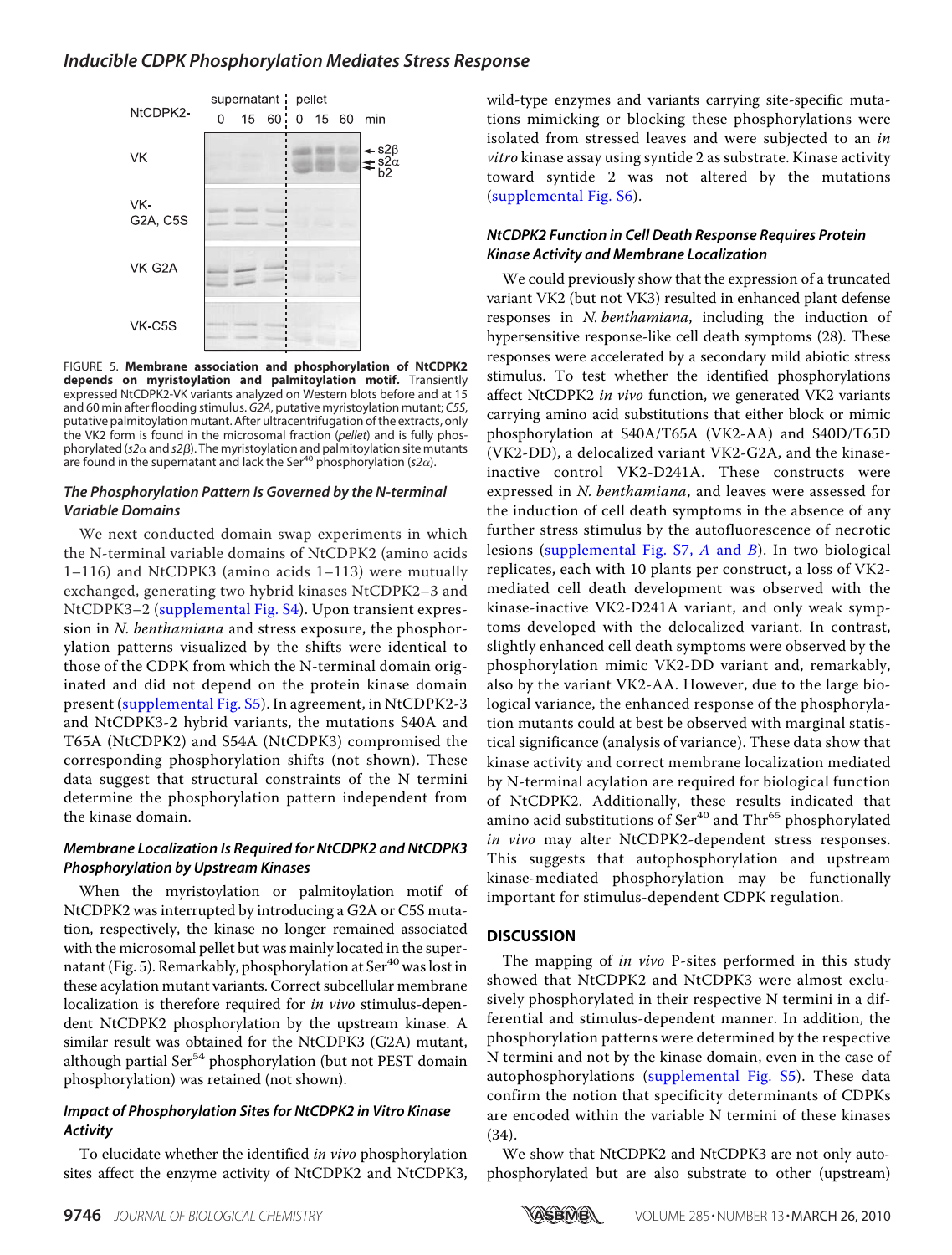protein kinases and therefore are components of protein kinase signaling cascades. Although calcium binding is a necessary prerequisite for CDPK activation, our data indicate that also kinase phosphorylation is mechanistically involved for the CDPK to become biologically functional. The phosphorylation of the NtCDPKs by unidentified upstream kinase(s) was observed to be stimulus-dependent (Fig. 1), suggesting that these kinases will also be activated during a biotic or abiotic stimulation. Additionally, the upstream kinases are probably membrane-associated because the corresponding phosphorylations were compromised when the membrane localization of the NtCDPKs was disturbed (Fig. 5). Potential candidates for CDPK-phosphorylating kinases may be found among the receptor-like kinases or the cytoplasmic kinases associated with membrane receptors (required, for example, in the case of the  $C_f$ -9 disease resistance gene in the  $Avr9/C_f$ -9 interaction (35)). Alternatively, members of the calcineurin B-like protein-interacting protein kinase/calcineurin B-like protein family may phosphorylate CDPKs. Membrane localization of calcineurin B-like protein-interacting protein kinases occurs via myristoylation and palmitoylation of the calcineurin B-like protein calcium sensors, which form stimulus-specific complexes with selected calcineurin B-like protein-interacting protein kinases (36, 37).

What is the functional role of CDPK phosphorylation? At our test conditions, full-length NtCDPK2 enzymes carrying specific amino acid substitutions at P-sites displayed no difference in phosphorylating activity toward the synthetic substrate syntide 2. However, it is possible that phosphorylation events so far unidentified are required for full enzyme activation. In other stress-related protein kinases (e.g. calcineurin B-like proteininteracting protein kinases or mitogen-activated protein kinases), phosphorylation occurs within the activation loop and causes an increase in kinase activity. Furthermore, CDPK phosphorylation may facilitate changes in the calcium binding affinity of the enzyme (e.g. allowing target substrate phosphorylation at lower calcium concentrations (24), rendering the enzyme in a sensitized state). Interestingly, exposure to a primary stimulus (incubation with abscisic acid) appears to leave guard cells in a status of enhanced calcium sensitivity (priming) for stomatal closure (38), and Arabidopsis CPK3 and CPK6 were shown to affect S-type anion channel activity in guard cells (11). One may speculate that CDPKs are part of a calciumsensing regulatory circuit during ion channel regulation (39) and that the CDPK phosphorylation state (controlled by autophosphorylation and/or an upstream kinase) may be part of the postulated priming mechanism. Alternatively, phosphorylation could cause structural changes (as indicated by the electrophoretic mobility shifts) that may be a prerequisite to access and sequester in vivo phosphorylation targets (or to release them). Unfortunately, in vivo substrates for NtCDPK2 and NtCDPK3 are unknown.

A recent study also based on the N. benthamiana expression system identified plasma membrane NADPH-oxidase isoforms as targets for potato StCDPK4 and StCDPK5 (40). The ectopic expression of a truncated StCDPK5-VK variant resulted in an enhanced synthesis of reactive oxygen species in N. benthamiana leaves not observed in a variant lacking an intact myristoylation or palmitoylation motif. Like NtCDPK2, the potato CDPK may require correct localization for phosphorylation mediated by upstream kinases and to gain access to the target. However, unlike NtCDPK2-VK, StCDPK5-VK expression alone did not trigger cell death symptoms.

A mild stimulus (e.g. apoplast flooding) can accelerate cell death mediated by the VK2 variant but has no additional effect on VK2 phosphorylation at  $Ser^{40}$  and Thr<sup>65</sup> (Fig. 5). Such a stimulus probably activates additional parallel signaling pathways, and the observed accelerated cell death may be the result of a concerted response reaction.

Our data suggest that the truncated gain-of-function variant NtCDPK2-VK (but not NtCDPK3-VK) feeds back on the upstream kinase (and/or phosphatase), causing a constitutive partial Ser<sup>40</sup> (and Thr<sup>65</sup>) phosphorylation and adopting a kinase-active conformation also in the absence of a stimulus (Figs. 2A and 5). Continuous CDPK signaling and finally cell death development are the result. These responses appear on average slightly enhanced in the phosphorylation mimic variant VK2-DD but also in variant VK2-AA (supplemental Fig. S7), although these changes could not be measured with statistical significance. Gain-of-function activities have also been reported for both the T271D and the T271A amino acid substitution at the autophosphorylation site in the calcium- and calmodulin-regulated protein kinase DMI3 from Medicago truncatula. Both variants resulted in functional proteins and were able to complement the  $dmi3$  mutant for nodulation development (41). Furthermore, a T265I substitution in the corresponding calcium- and calmodulin-regulated protein kinase protein from Lotus japonicus was identified as the causal mutation resulting in spontaneous nodulation of the *snf1* mutant (42). This indicates that phosphorylations do not only modulate protein properties by simply introducing a negative charge, and several functional models may be proposed in the case of NtCDPK2. (i) Phosphorylation may be required for effective kinase inactivation (e.g. by binding to an inhibitor). (ii) Structural changes in the N termini may alter the kinase binding affinity to the target(s). (iii) Binding affinity to other interactors (e.g. the upstream kinase) may be changed, reducing or enhancing the signal flux in feedback regulatory circuits.

The identification of in vivo phosphorylation sites is a crucial first step in understanding the regulation of CDPK function within a biological context. In the absence of tobacco mutant lines in CDPK genes, experiments in this report were based on gain-of-function analyses relying on ectopic expression in planta. Using cell death readout, this experimental system is at its limits for resolving altered biological responses of phosphorylation mutants that do not directly affect kinase activity. Currently, the number of reports in which Arabidopsis mutant lines in CDPK genes are linked to stress-related phenotypes is slowly increasing (10–12). Thus, future analysis of posttranslational modifications of CDPKs will probably include stable expression of kinase variants in the background of the corresponding mutant plants. The biological function of CDPK phosphorylation can then be addressed *in vivo* within the native signaling network triggering plant stress responses.